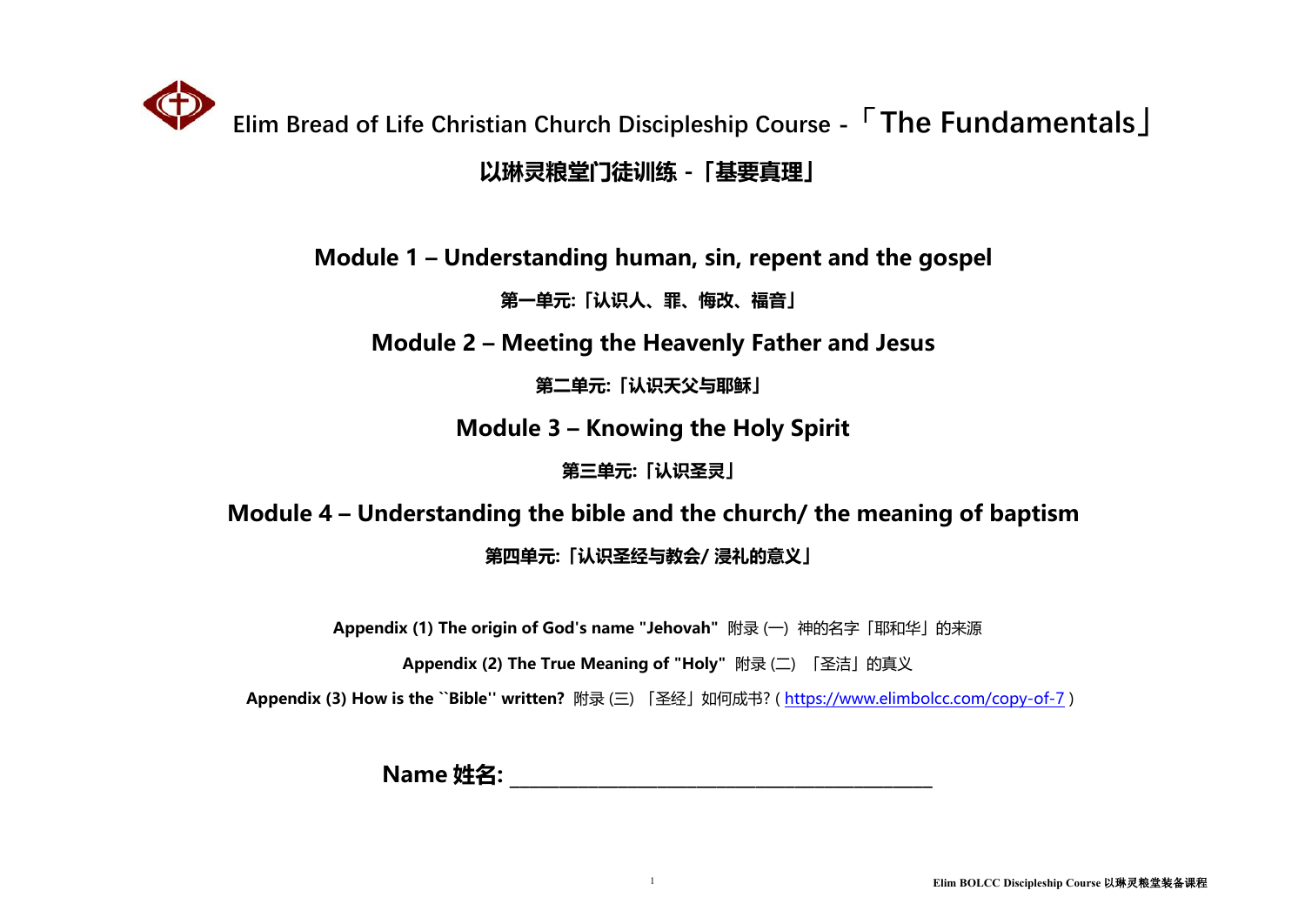# **Module 1 – Understanding Human, Sin, Repent and the Gospel 第一單元:「认识人、罪、悔改、福音」**

**The creation of human 人的受造**

### **Genesis 创世记 1:26**

**Then God said, "Let us make mankind in our image, in our likeness, so that they may** rule over the fish in the sea and the birds in the sky, over the livestock and all the wild **animals, and over all the creatures that move along the ground."** 神说:「我们要照我 们的形像、按我们的样式造人,使他们 管理 海里的鱼、空中的鸟、地上的牲畜,和全地, 并地上所爬的一切昆虫。」

## **Sin 罪**

**Romans 罗马书 3:23 For all have sinned and fall short of the glory of God. 「**因为世人都犯了罪, 亏缺了神的荣耀.」

**Galatians 加 拉 太 书 5:19-20 The actsof the flesh are obvious: sexual immorality, impurity and debauchery; idolatry and witchcraft; hatred, discord, jealousy, fits of rage, selfish ambition, dissensions, factions and envy; drunkenness, orgies, and the like. I warn you, as I did before, that those who live like this will not inherit the kingdom of God.** 情欲的事都是显而易见的,就如奸淫、污秽、邪荡、拜偶像、邪术、 仇恨、争竞、 忌恨、恼怒、结党、纷争、异端、嫉妒、凶杀、醉酒、 荒宴等类。我从前告诉你们,现 在又告诉你们,行这样事的人必不 能承受神的国。

**The word "Sin" in Greek, means: Off the centre - the bullseye**

希腊文「罪」的意思:没有撃中正中心-靶心 !

**Romans 罗马书 1:26-32 Because of this, God gave them over to shameful lusts. Even their women exchanged natural sexual relations for unnatural ones. In the same way the men also abandoned natural relations with women and were inflamed with lust for one another. Men committed shameful acts with other men, and received in themselves the due penalty for their error. Furthermore, just as they did not think it worthwhile to retain the knowledge of God, so God gave them over to a depraved mind, so that they do what ought not to be done. They have become filled with every kind of wickedness, evil, greed and depravity. They are full of envy, murder, strife, deceit and malice. They are gossips, slanderers, God-haters, insolent, arrogant and boastful; they invent ways of doing evil; they disobey their parents; they have no understanding, no fidelity, no love, no mercy. Although they know God**'**s righteous decree that those who do such things deserve death, they not only continue to do these very things but also approve of those who practice them.**因此,神任凭他们放纵 可羞耻的情欲。他们的女人把顺性的用处变为逆性的用处;男人也是如此,弃了女人顺性 的用处,欲火攻心, 彼此贪恋,男和男行可羞耻的事 (<u>同性恋</u> ),就在自己身上受这妄

 **Thus, what is "Sin" ? Sin is not only refers to "have done the thing one should not do", but also includes"haven't done the thing on should do". The most crucial thing is not about how serious a sin or a crime is, but not knowing Jesus. 所以,什么是 「罪」?**犯罪不仅指「做了 不该 做的事」,还包括了「没有 去做该做的事」。罪的 重点 不在 罪行 多重大, 真正的罪是因为 不信 耶稣.

- **Sins in the Old Testimony : Disobey the Ten Commandments 圣经旧约时代指出 的罪行:**违反了 十诫 .
- **Sins in the New Testimony 圣经新约时代指出的罪行:**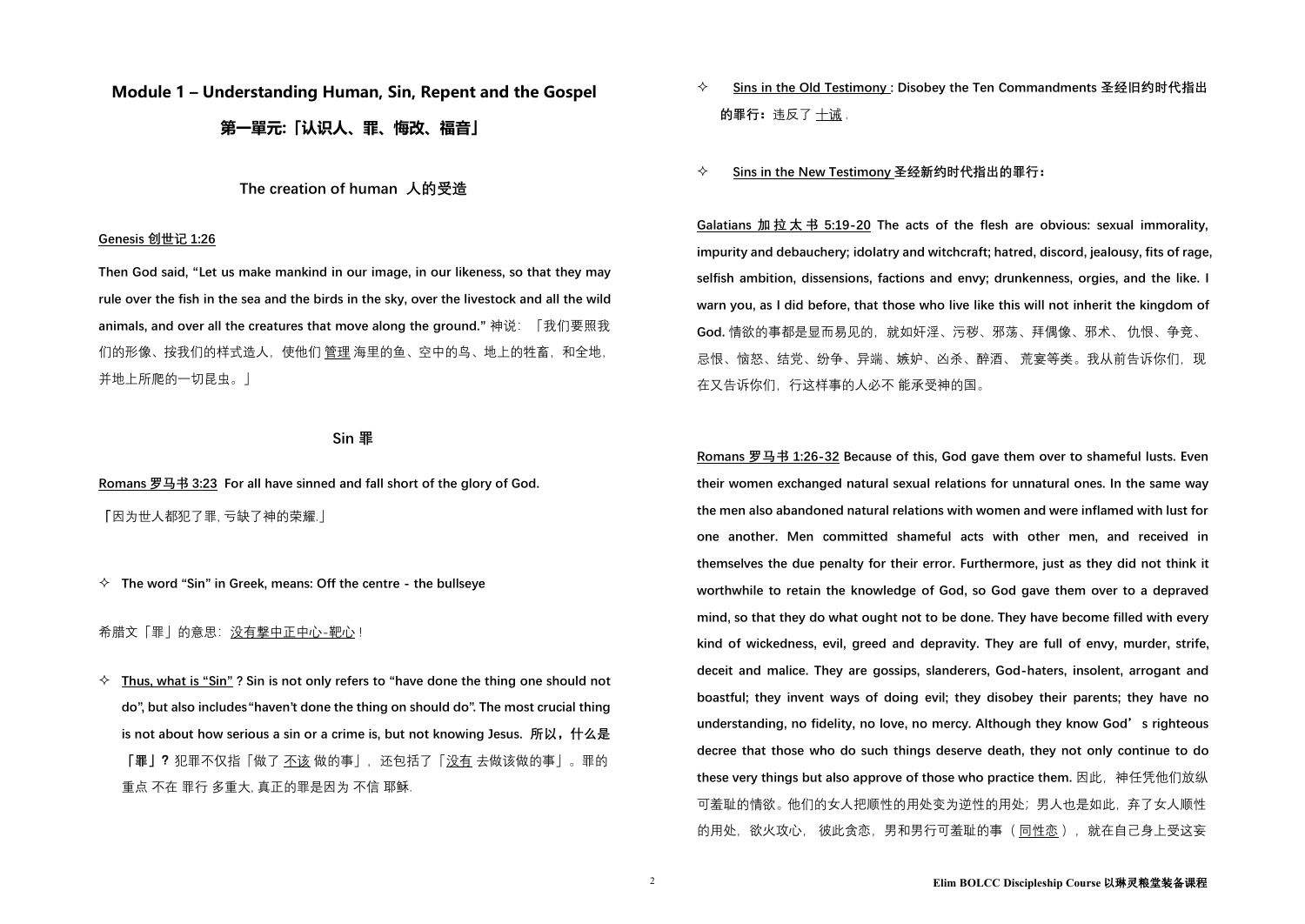为当得的报应。他们既然故意不认识神,神就任凭他们存邪僻的心,行那些不合理的事; 装满了各样不义、邪恶、贪婪、恶毒;满 心是嫉妒、凶杀、争竞、诡诈、毒恨;又是谗 毁的、背后说入的、 怨恨神的、侮慢人的、狂傲的、自夸的、捏造恶事的、违背父母的、 无知的、背约的、无亲情的、不怜悯人的。他们虽知道神判定行这 样事的人是当死的, 然而他们不但自己去行,还喜欢别人去行。

**Hebrews 希伯来书 9:27 Just as peopleare destined to die once, and after thatto face judgment.** 按着定命, 人人都有一死, 死后且有 审判 。

**Romans 罗马书 6:23 For the wages of sin is death, but the gift of God is eternal life in Christ Jesus our Lord.** 因为罪的工价乃是 死 。

**Revelations 启示录 21:8 But the cowardly, the unbelieving, the vile, the murderers, the sexually immoral, those who practice magic arts, the idolaters and all liars**—**they will be consigned to the fiery lake of burning sulfur. This is the second death.** 惟有胆怯的、 不信的、可憎的、杀人的、淫乱的、行 邪术的、拜偶像的,和一切说谎话的 , 他们的分 就在烧着硫磺的火 湖里;这是第二次的死。

## **Repent 悔改**

Mark 马可福音 1:14 After John was put in prison, Jesus went into Galilee, proclaiming the good news of God.约翰下监以后, 耶稣来到加利利, 宣传神的福音, 说: 「日期满了, 神的国近了。你们当悔改, 信福音!」 **John 约翰福音 3:16** For God so loved the world that he gave his one and only Son, that whoever believes in him shall not perish but have eternal life. 神爱世人, 甚至将他的独生 子赐给他们,叫一切信 祂的,不至灭亡,反得永生。

Acts 使徒行传 4: 12 Salvation is found in no one else, for there is no other name **under heaven given to mankind by which we must be saved. 除祂以外, 别无 拯救; 因** 为在天下人间,没有赐下别的名,我们可以靠着得救。

**1 John 约翰一书 1:9 If we confess our sins, he is faithful and just and will forgive us our sins and purify us from all unrighteousness.** 我们若认自己的罪,神是信实的,是公义的, 必要赦免我们的罪,洗净我们一切的不义。

**「condemnation 定罪」 vs. 「being conscious of sin 知罪」**

**Romans 罗马书 8:1-2 Therefore, there is now no condemnation for those who are in Christ Jesus, because through Christ Jesus the law of the Spirit who gives life hasset you free from the law of sin and death.** 如今,那些在基督耶稣里的就 不定罪 了。因为 赐生命圣灵的律,在基督耶稣里释放了我,使我脱离罪和死的律了。

**Romans 罗马书 3:20 ...through the law we become conscious of our sin.** 因为律法本是 叫人知罪。

**The Gospel 福音**

 **"The Gospel" = The good news of God = Be released from sins and curses, be free, be healed, be blessed 「福音」= 好消息 = 从罪与咒诅中得释放、得自由、得医治、 得恩典**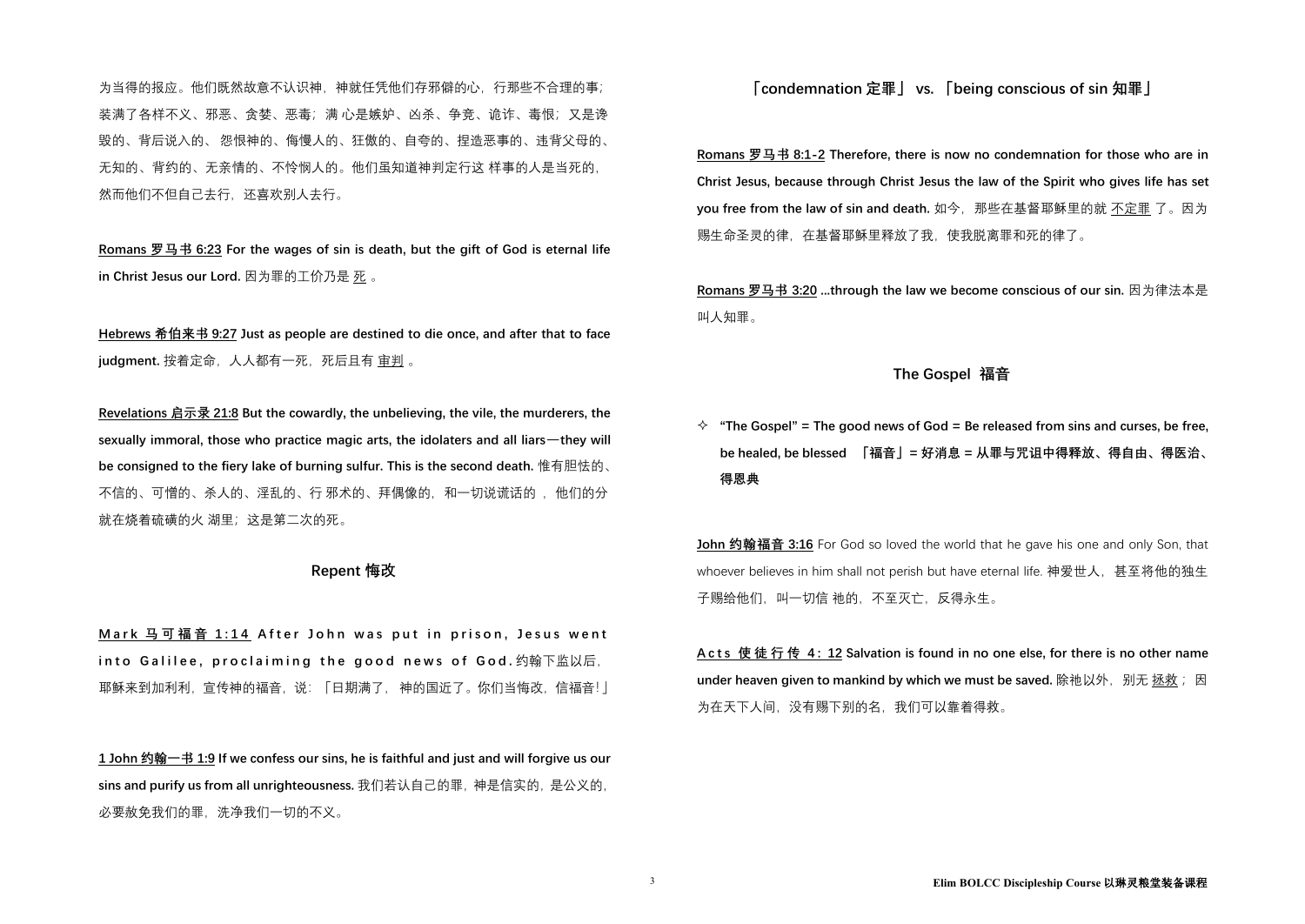## **Module 2 – Meeting the Heavenly Father and Jesus**

## **第二單元:**「**认识天父與耶穌**」

**「Let's get to know our Heavenly Father 让我们来认识天父」**

**Isaiah [以赛亚书](http://springbible.fhl.net/Bible2/cgic201/read201.cgi?ver=big5&na=0&chap=723&ft=0&temp=5) 44:24 ... This is what the Lord says— your Redeemer, who formed you in the womb: I am the Lord, the Maker of all things, who stretches out the heavens, who** spreads out the earth by myself. 耶和华如此说:我─耶和华是创造万物的, 是独自 铺张诸天、铺开大地的。

**God is "the Creator of all things" 上帝是「创造 天地万物的主宰」**

**Genesis 创世纪1:1 In the beginning God created the heavens and the earth.** 起初神创造 天地。

**God is "God Almighty" 上帝是「全能 的神」**

**Genesis 创 [17:1](http://springbible.fhl.net/Bible2/cgic201/read201.cgi?ver=big5&na=0&chap=17&ft=0&temp=75) the Lord appeared to him and said,"I am God Almighty; walk before me faithfully and beblameless.** 耶和华向他显现,对他说:我是全能的神。

**God is our "Father" 上帝是我们的「天父」**

**Mark 马太福音 6:9 This, then, is how you should pray:" 'Our Father in heaven, hallowed be your name.** 所以,你们祷告要这样说:我们在天上的父:愿人都尊你的名为圣。

- **God is "itself and eternal"** 上帝是「自有永有的」
- **God is the God of Faith, Hope, Love (He is the Source)** 上帝是 信心、 盼望、爱 的神(源头)
- **God's name is "Lord, Jehovah"** 上帝的名字是「耶和华」
- **Exodus 出埃及记3:14~15 And hepassed in front of Moses, proclaiming,"The Lord, the Lord, the compassionate and gracious God, slow to anger, abounding in love and faithfulness, 7maintaining love to thousands, and forgiving wickedness, rebellion and sin. Yet he does not leave the guilty unpunished; he punishes the children and their children for the sin of the parents to the third and fourth generation."** 神对摩西说:我是自有永有的;又说:你要对以色列人这样说:那自有的 打发我到你们这里来。神又对摩西说:你要对以色列人这样说:耶和华─你们祖宗的神, 就是亚伯拉罕(信心)的神,以撒(盼望)的神,雅各(爱)的神, 打发我到你们这里来。 耶和华是我的名,直到永远;这也是我的纪念,直到万代。

**The original literal meaning of "Jehovah": I am who I am 「耶和华」原文字义:我是「我就是」**

- **God is "a merciful and gracious God, slow to anger, and abundance of love and honesty". 上帝是有怜悯、有恩典 的神,不轻易发怒,并有丰盛的 慈爱 和诚实**
- **Exodus 出埃及记 34:6-7 And he passed in front ofMoses, proclaiming, "The Lord, the Lord, the compassionate and gracious God, slow to anger, abounding in love**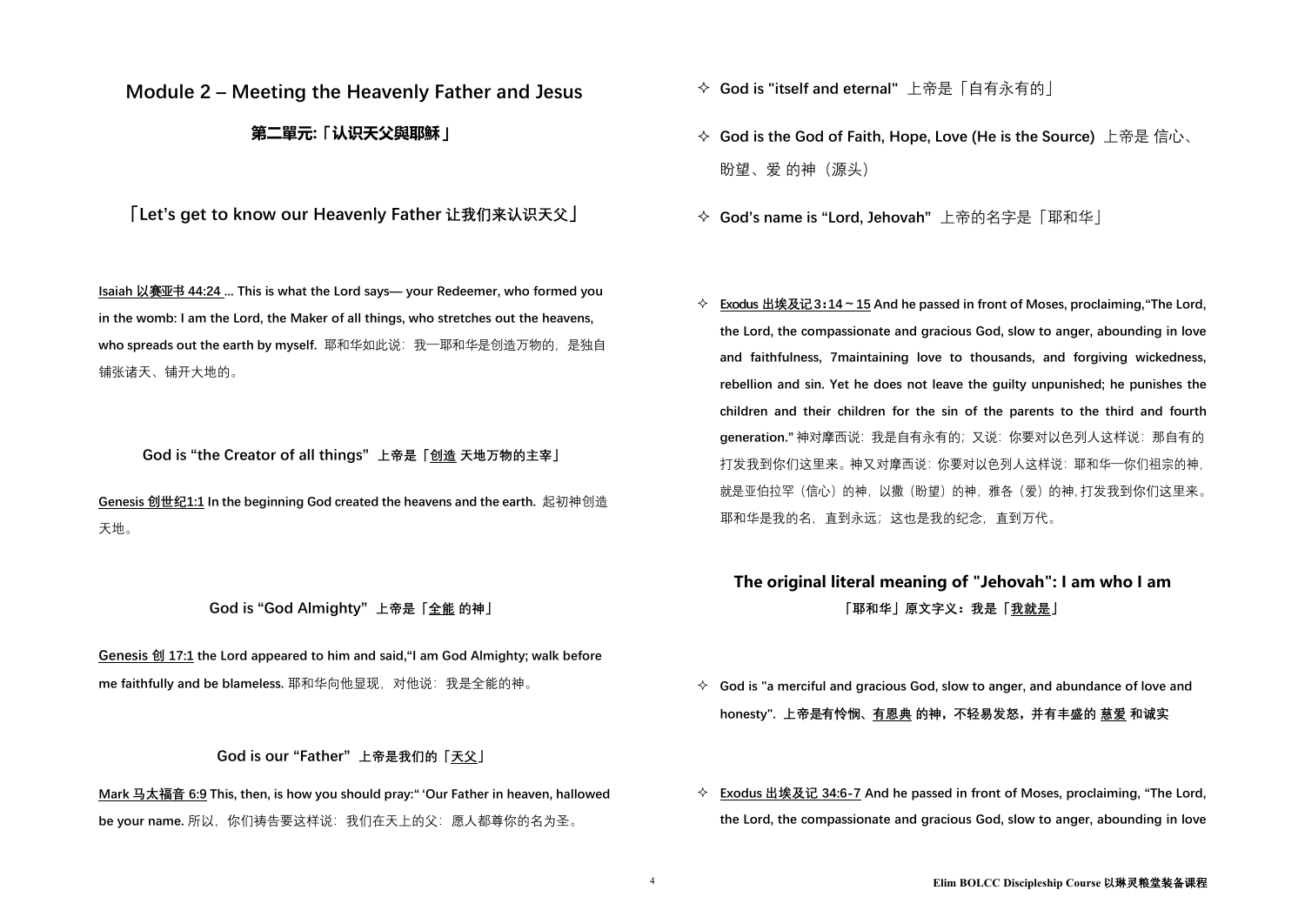**Leviticus [利未记](http://springbible.fhl.net/Bible2/cgic201/read201.cgi?ver=big5&na=0&chap=101&ft=0&temp=289) 11:45 I am the Lord, who brought you up out of Egypt to be your God; therefore be holy, because I am holy.** 我是把你们从埃及地领出来的耶和华,要 作你们的神;所以你们要圣洁,因为我是圣洁的。

**and faithfulness, 7maintaining love to thousands, and forgiving wickedness, rebellion and sin. Yet he does not leave the guilty unpunished; he punishes the children and their children for the sin of the parents to the third and fourth generation."**耶和华在他面前宣告说:「耶和华,耶和华,是有怜悯有恩典的神,不轻易 发怒,并有丰盛的慈爱和诚实。为千万人存留慈爱,赦免罪孽、过犯,和罪恶,万不 以有罪的为无罪,必追讨他的罪,自父及子,直到三、四代。」

## **God is Holy 上帝是「圣洁的」**

**world, but to save the world through him.** 因为神差他的儿子降世,不是要定世人 的罪, (或作审判世人下同) 乃是要叫世人因他得救。

## **God never changed 上帝是「不改变的」**

 **Malachi [玛拉基书](http://springbible.fhl.net/Bible2/cgic201/read201.cgi?ver=big5&na=0&chap=928&ft=0&temp=5) 3:6 I the Lord do not change. So you, the descendants of Jacob, are not destroyed.** 因我耶和华是不改变的.

**「Let us get to know Jesus 让我们来认识耶稣」**

- **The purpose of Jesus coming into the world 耶稣来到世上的目的**
- **John 约翰福音 3:17 For God did not send his Son into the world to condemn the**

 **John 约翰福音 10:10 The thief comes only to steal and kill and destroy; I have come that they may have life, and have it to the full.** 盗贼来,无非要偷窃,杀害,毁坏。 我来了,是要叫羊(或作人)得生命,并且得的更丰盛。

**About Jesus 关于耶稣**

- **Mathew 马太福音 1:21 She will give birth to a son, and you are to give him the name Jesus, because he will save his people from their sins."** 她将要生一个儿子。 你要给他起名叫耶稣。因他要将自己的百姓从罪恶里救出来。
- **John 约翰福音 1:29 The next day John saw Jesus coming toward him and said, "Look, the Lamb of God, who takes away the sin of the world!** 次日,约翰看见耶稣 来到他那里, 就说, 看哪, 神的羔羊, 除去 (或作背负) 世人罪孽的。
- **John 约翰福音 4:25 The woman said,"I know that Messiah"(called Christ)"is coming. When he comes, he will explain everything to us."**妇人说,我知道弥赛亚,(就是 那称为基督的)要来。他来了,必将一切的事都告诉我们。
- **Mathew 马太福音 16:16 Simon Peter answered, "You are the Messiah, the Son of the living God."**西门彼得回答说,你是基督,是永生神的儿子。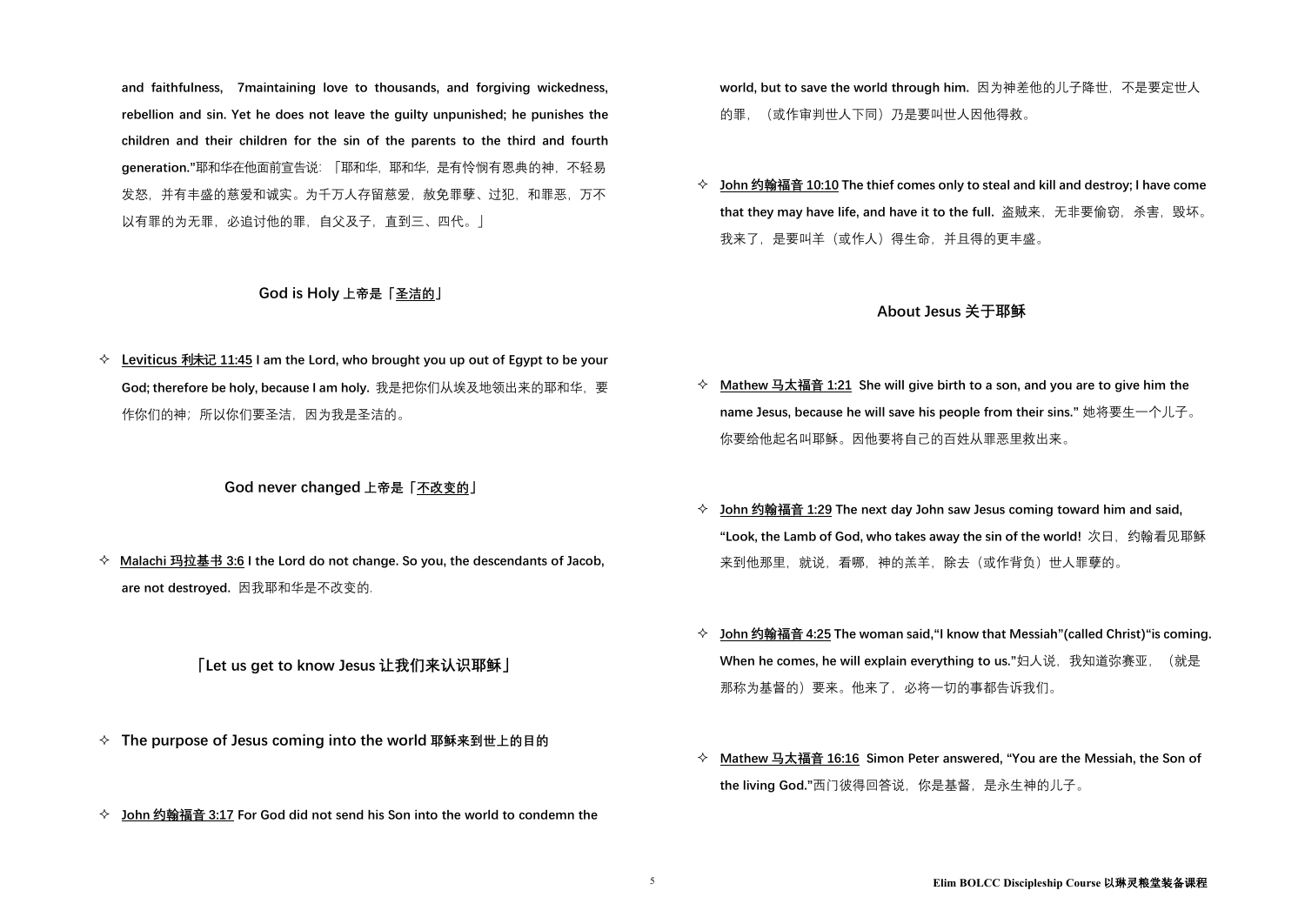- **Mark 马可福音 3:11 Whenever the impure spirits saw him, they fell down before him and cried out, "You are the Son of God."**污鬼无论何时看见他就俯伏在他面前喊 着说,你是神的儿子。
- **Jesus → save His people from sin → the lamb of God = remove the sins of the world → Messiah → Christ→ the son of the living God** 耶稣 → 将自己的百姓从罪恶里救出来 → 神的羔羊 → 除去世人罪孽的 → 弥赛亚 → 基督 → 永生神的 儿子

**The relationship between Jesus and you** 耶稣与你的关系

**- John 约翰福音 8:12 When Jesus spoke again to the people, he said, "I am the light of the world. Whoever follows me will never walk in darkness, but will have the light of** life."耶稣又对众人说,我是世界的光。跟从我的,就不在黑暗里走,必要得着生命的光。

- **John 约翰福音 3:16 To those who sold doves he said, "Get these out of here! Stop turning my Father's house into a market!"**神爱世人,甚至将他的独生子赐给他们, 叫一切信他的,不至灭亡,反得永生。
- **John 约翰福音 1:12 Yet to all who did receive him, to those who believed in his name, he gave the right to become children of God.** 凡 接待 他的,就是信他名的 人,他就赐他们权柄,作神的儿女。

**Get to know Jesus through the words of Himself**

**透过耶稣自己宣告的话来认识耶稣**

**1.** 「**I am the bread of life 我是生命的粮** 」

**- John 约翰福音 6:35 Then Jesus declared, "I am the bread of life. Whoever comes to**

**me will never go hungry, and whoever believes in me will never be thirsty.** 耶稣说,我 就是生命的粮。到我这里来的,必定不饿。信我的,永远不渴。

**2.** 「**I am the light ofthe world 我是世界的光**」

**3.** 「**I am the Door 我是门**」

**- John 约翰福音 10:7 Therefore Jesus said again,"Very truly I tell you, I am the gate for the sheep.** 所以耶稣又对他们说,我实实在在地告诉你们,我就是羊的门,

**4.** 「**I am the good Shepherd 我是好牧人**」

**- John 约翰福音 10:11 I am the good shepherd. The good shepherd lays down his life for the sheep.** 我是好牧人,好牧人为羊舍命。

**5.** 「**I am the resurrection and the life 我是复活和生命**」

**- John约翰福音11:25 Jesus said to her,"I am the resurrection and the life. The one who believes in me will live, even though they die;**耶稣对他说,复活在我,生命也在我。信 我的人,虽然死了,也必复活。

**6.** 「**I am the way and the truth and the life. 我是 道路,真理,生命**」

**- John 约翰福音 14:6 Jesus answered, "I am the way and the truth and the life. No one comes to the Father except through me.** 耶稣说,我就是道路,真理,生命。若不借着 我。没有人能到父那里去。

**7.** 「**我是 真葡萄树**」

**- John 约翰福音 15:1 I am the true vine, and my Father is the gardener.** 我是真葡萄树, 我父是栽培的人。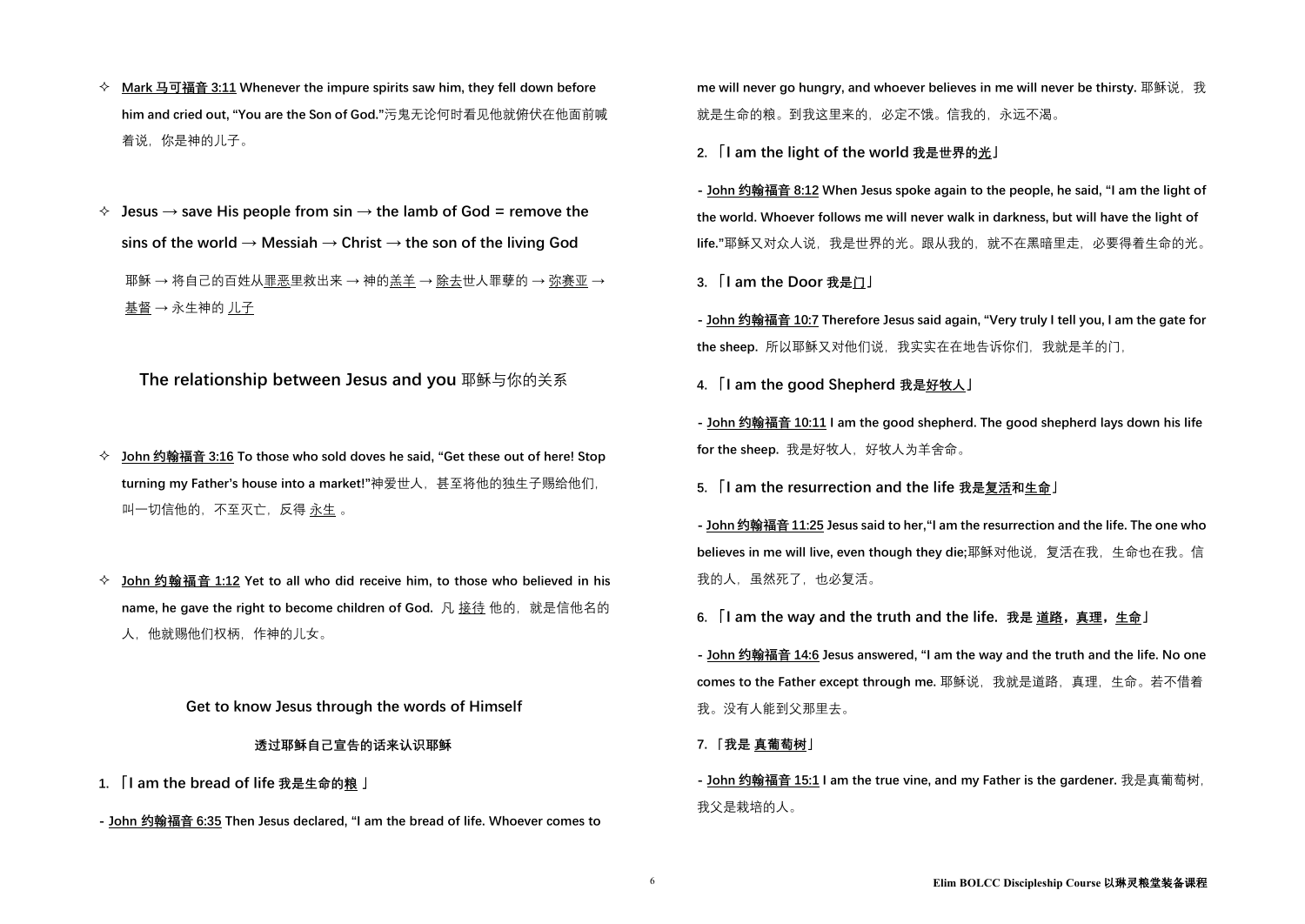**Module 3 – Knowing the Holy Spirit**

**第三单元:「认识圣灵」**

进入)—切的真理。因为他不是凭自己说的,乃是把他所听见的都说出来。并要把将 来的事告诉你们。

- **John 约翰福音 15:26 "When the Advocate comes, whom I will send to you from the Father—the Spirit of truth who goes out from the Father—he will testify about me.** 但我要从父那里差保惠师来,就是从父出来真理的圣灵。他来了,就要为我作见证。
- **Acts 使徒行传 1:8 But you willreceive power when the Holy Spirit comes on you; and you will be my witnesses in Jerusalem, and in all Judea and Samaria, and to the ends of the earth."** 但圣灵降临在你们身上,你们就必得着能力。并要在耶路撒 冷,犹太全地,和撒玛利亚,直到地极,作我的见证。
- **Isaiah 以赛亚书 11:2 The Spirit of the Lord will rest on him— the Spirit of wisdom and of understanding, the Spirit of counsel and of might, the Spirit of the knowledge and fear of the Lord.** 耶和华的灵必住在他身上,就是使他有智慧和聪明 的灵,谋略和能力的灵,知识和敬畏耶和华的灵。
- **1 Corinthians 哥林多前书 12:7-12 Now to each one the manifestation of the Spirit is given for the common good. 8 To one there is given through the Spirit a message of wisdom, to another a message of knowledge by means of the same Spirit, 9 to another faith by the same Spirit,to another gifts of healing by that one Spirit, 10 to another miraculous powers, to another prophecy, to another distinguishing between spirits, to another speaking in differentkinds of tongues, and to still another the interpretation of tongues. 11 All these are the work of one and the same Spirit, and hedistributes them to each one, just as he determines. 12 Just as a body,though one, has many parts, but all its many parts form one body, so it is with Christ.** 圣灵显在各人身上, 是叫人得益处. 这人蒙圣灵赐他智慧的言语。 那人也蒙这位圣灵赐他知识的言语. 又有一人蒙这位圣灵赐他信心. 还有一人蒙这位圣 灵赐他医病的恩赐. 又叫一人能行异能. 又叫一人能作先知。又叫一人能辨别诸灵。又 叫一人能说方言. 又叫一人能翻方言. 这一切都是这位圣灵所运行, 随己意分给各人 的。 就如身子是一个,却有许多肢体. 而且肢体虽多, 仍是一个身子. 基督也是这样.

- **The Holy Spirit is 圣灵是 .....**
- **John 约翰福音 14:15-17 "If you love me, keep my commands. 16 And I will ask the Father, and he will give you another advocate to help you and be with you forever— 17 the Spirit of truth. The world cannot accept him, because it neither sees him nor knows him. But you know him, for he lives with you and will be in you.** 你们若爱我, 就必遵守我的命令。我要求父,父就另外赐给你们一位保惠师,叫他永远与你们同在。就 是真理的圣灵,乃世人不能接受的。因为不见他,也不认识他。你们却认识他。因他常与 你们同在,也要在你们里面。
- **- "Advocate" means: counselor, comforter, helper 「保惠师」的意思: 顾问、安慰者 、 帮助者.**
- **The relationship between the Holy Spirit and us 圣灵和你我的关系**
- **John 约翰福音 3:5 Jesus answered, "Very truly I tell you, no one can enter the kingdom of God unless they are born of waterand the Spirit.** 耶稣说,我实实在在 地告诉你,人若不是从水和圣灵生的,就不能进神的国。
- **John 约翰福音 6:63 The Spirit gives life; the flesh counts for nothing. The words I have spoken to you—they are full of the Spirit and life.** 叫人活着的乃是灵,肉体是 无益的。我对你们所说的话,就是灵就是生命。
- **John 约翰福音 16:13 But when he, the Spirit of truth, comes, he will guide you into all the truth. He will not speak on his own;he will speak only what he hears, and he will tell you what is yet to come.** 只等真理的圣灵来了,他要引导你们明白(原文作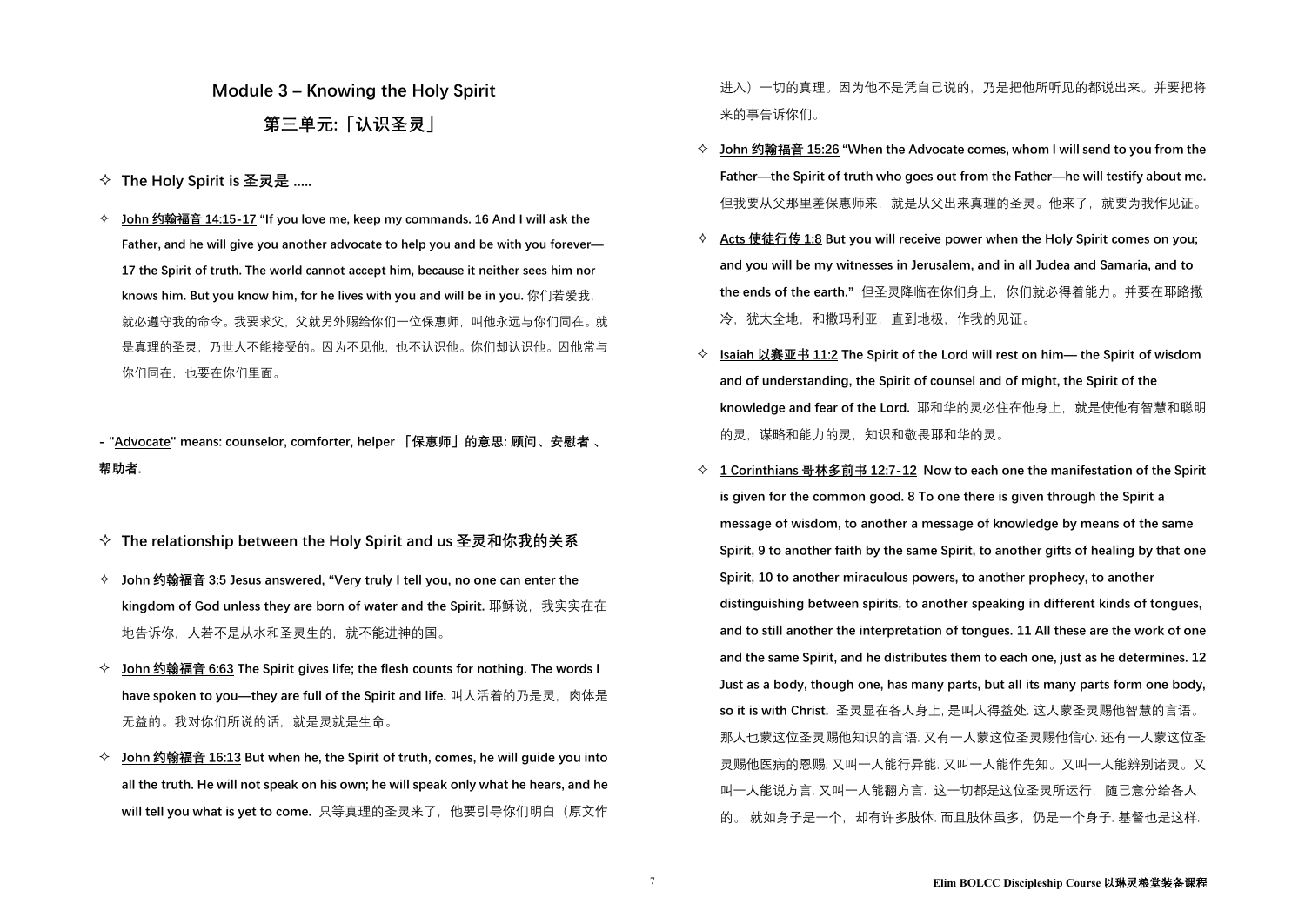- **Galatians加拉太书5:22-23 But the fruit of the Spirit is love, joy, peace, forbearance, kindness, goodness, faithfulness, 23gentleness and self-control. Against such things there is no law.** 圣灵所结的果子,就是仁爱,喜乐,和平,忍耐,恩慈,良 善,信实,温柔,节制。这样的事,没有律法禁止。
- **John 约翰福音 16:8-11 When he comes, he will prove the world to be in the wrong about sin and righteousness and judgment: 9about sin, because people do not believe in me; 10about righteousness, because I am going to the Father, where you can see me no longer; 11and about judgment, because the prince of this world now stands condemned.** 他既来了就要叫世人为罪,为义,为审判,自己责备 自己. 为罪,是因他们不信我. 为义,是因我往父那里去,你们就不再见我。为审判, 是因这世界的王受了审判.
- **"Justification" is not by performance, but by following Jesus. "称义"** 并非因着行为 表现, 而是 跟随 耶稣.
- **Jesus was not crucified because of his own sin, but to break the power of Satan, the king of the world.** 耶稣不是因罪被钉十架, 而是为了崩解世界的王- 撒旦的权势.

**The proper way of dealing with the Holy Spirit 对待圣灵的方式**

 **Mark 马可福音 3:22-29 And the teachers of the law who came down from Jerusalem said, "He is possessed by Beelzebul! By the prince of demons he is driving out demons."23 So Jesus called them over to him and began to speak to them in parables: "How can Satan drive out Satan? 24 If a kingdom is divided against itself, that kingdom cannot stand. 25 If a house is divided against itself,**

**that house cannot stand. 26 And if Satan opposes himself and is divided, he cannot stand; his end has come. 27 In fact, no one can enter a strong man's house without first tying him up. Then he can plunder the strong man's house. 28 Truly I tell you, people can be forgiven all their sins and every slander they utter, 29 but whoever blasphemes against the Holy Spirit will never be forgiven; they are guilty of an eternal sin."** 从耶路撒冷下来的文士说,他是被别西卜附着。又说,他是靠着 鬼王赶鬼。耶稣叫他们来,用比喻对他们说,撒但怎能赶出撒但呢? 若一国自相分争, 那国就站立不住。若一家自相分争,那家就站立不住。若撒但自相攻打分争,他就站 立不住,必要灭亡。没有人能进壮士家里抢夺他的家具。必先捆住那壮士,才可以抢 夺他的家。我实在告诉你们,世人一切的罪,和一切亵渎的话,都可得赦免。凡亵渎 圣灵的,却永不得赦免,乃要担当永远的罪。

- **1 Corinthians哥林多前书6:19-20 Do you not know that your bodies are temples of the Holy Spirit, who is in you, whom you have received from God? You are not your own;20you were bought at a price. Therefore honor God with your bodies.** 岂不知你们的身子就是圣灵的殿吗?这圣灵是从神而来,住在你们里头的;并且你们 不是自己的人;因为你们是重价买来的。 所以要在你们的身子上荣耀神。
- **1 Thessalonians帖撒罗尼迦前书5:19 Do not quench the Spirit.** 不要消灭圣灵的感动
- **Ephesians 以弗所书 4:29-30 Do not let any unwholesome talk come out of your mouths, but only what is helpful for building others up according to their needs, that it may benefit those who listen. 30And do not grieve the Holy Spirit of God, with whom you were sealed for the day of redemption.** 污秽的言语一句不可出口, 只要随事说造就人的好话,叫听见的人得益处。不要叫神的圣灵担忧;你们原是受了 祂的印记,等候得赎的日子来到。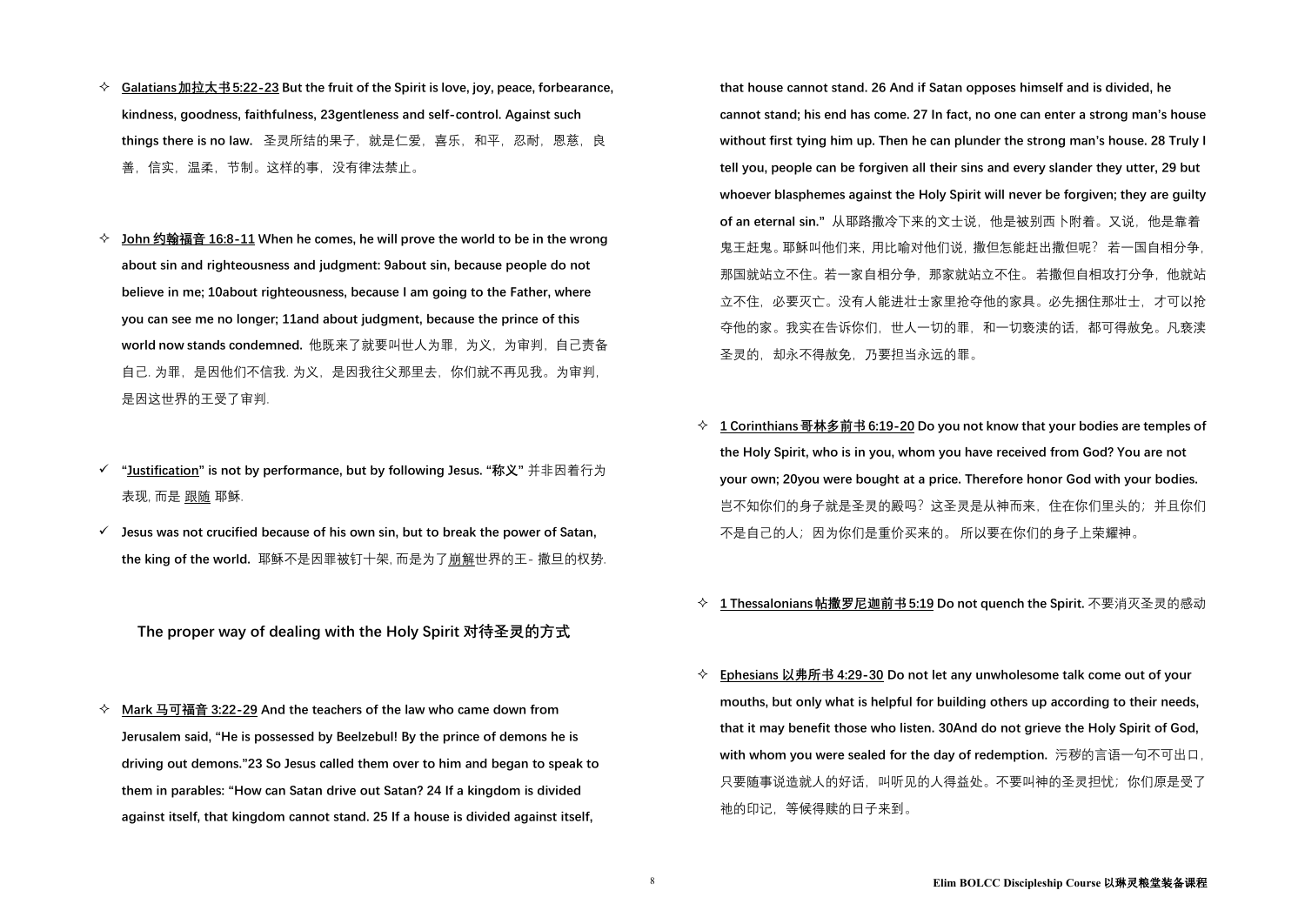**Module 4 – Knowing the bible and the Church / the meaning of Baptism 第四單元:「认识圣经与教会 / 浸礼的意义」**

**「Knowing the Bible 认识圣经」**

- **2 Timothy 提摩太后书 3:16 All Scripture is God-breathed and is useful for teaching, rebuking, correcting and training in righteousness,** 圣经都是神所默示的,于教训、 督责、使人归正、教导人学 义都是有益的。
- $\Diamond$  There are more than 40 authors in the "Bible". They were moved by the Holy Spirit and wrote in their own unique ways, and they conveyed God's will and will.《圣经》共有 40 几位作者。他们是在圣灵的感动下,以各自特有的方式写出,不折不扣地传达了神的 心意和旨意。
- $\Diamond$  The Bible uses the birth of Jesus as the boundary, which is divided into the Old Testament and the New Testament. 圣经以 **耶稣出生** 为界,分为旧约、新约。
- **The Old Testament has a total of \_\_39\_\_ volumes, and the New Testament has a total of \_\_27\_\_ volumes. 旧约** 共 \_\_39\_\_卷,**新约** 共 \_\_27\_\_卷。
- **The Bible is the word of God, has supreme authority, and is the only criterion for Christian faith and life.**《圣经》是神的话,有着至高无上的权威,是基督徒信仰和生 活的唯一准则。
- **The main purpose of the Bible 圣经的主要目的:In order to help people \_know\_ the ruler of the universe, God, Jesus, and the Holy Spirit, so that people can live "Jesus" to restore the relationship with "Heavenly Father", and inherit the "Holy Spirit" to live out their beauty to our lives plan!** 为了帮助人能 \_认识\_ 全宇宙的主宰 一上帝、耶稣、圣灵,以至于让人能够过「耶稣」与「天父」恢复关系,并承受「圣 灵」以活出祂们对我们人生的美好计划!
- **The reasonand purpose of reading the Bible 我们要读圣经的原因与目的:Know God, Jesus, and the Holy Spirit correctly so that you can establish a relationship with them!** 正确地认识上帝、耶稣、圣灵,以至于能与祂们建立关系 !

## **「Knowing the Church 认识教会」**

- **「Church 教会」** = A group of people that God calls out. 神 **呼召** 出的一 群人.
- **Mathew马太福音 16:13-19 When Jesus came to the region of Caesarea Philippi, he asked his disciples, "Who do people say the Son of Man is?"14 They replied,"Some say John the Baptist; others say Elijah; and still others, Jeremiah or one of the prophets."15"But what about you?" he asked. "Who do you say I am?"16 Simon Peter answered, "You are the Messiah, the Son of the living God."17 Jesus replied, "Blessed are you, Simon son of Jonah, for this was not revealed to you by flesh and blood, but by my Father in heaven. 18And I tell you that you are Peter, and on this rock I will build my church, and the gates of Hades will not overcome it. 19 I will**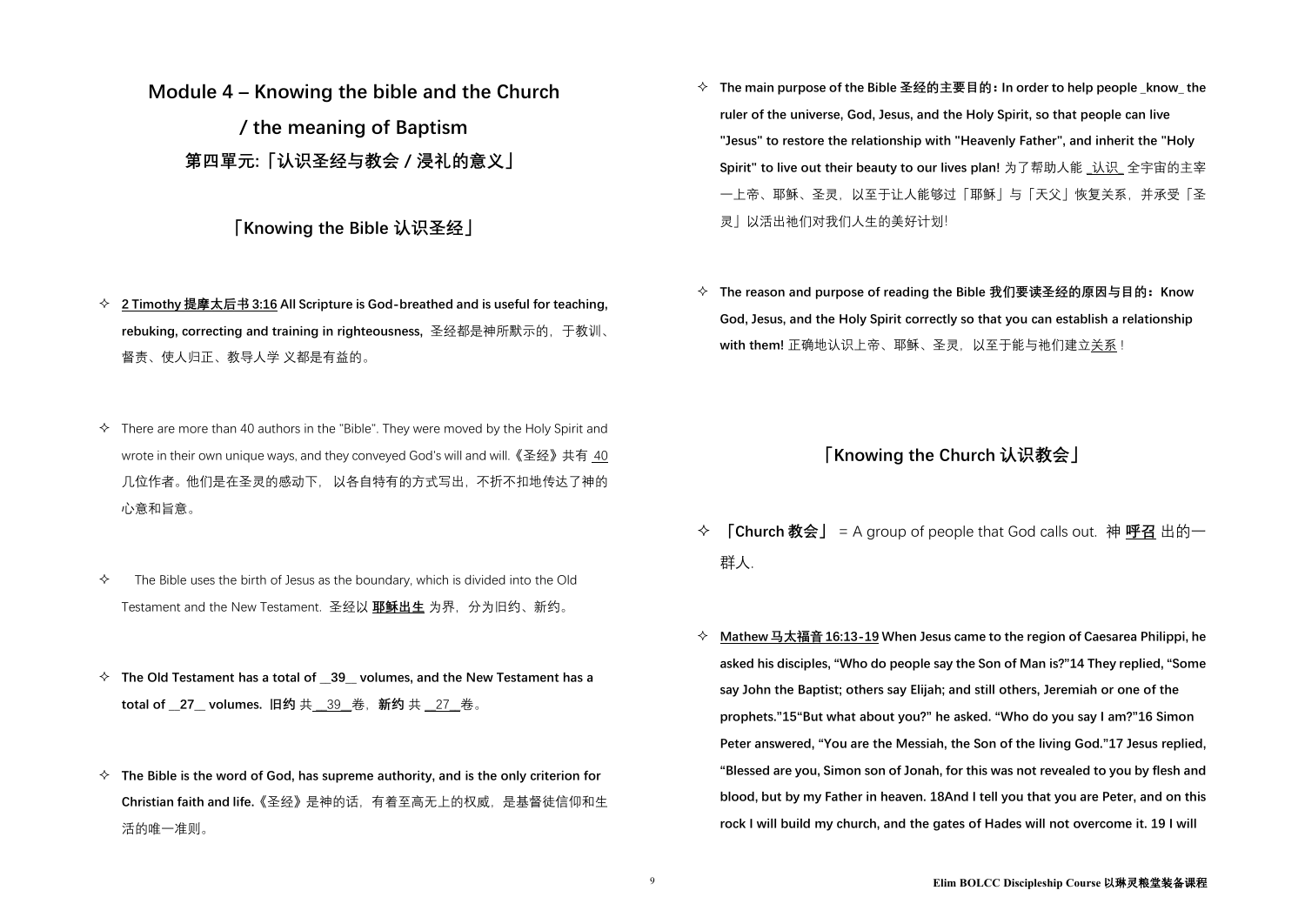**give you the keys ofthe kingdom of heaven; whatever you bind on earth will be bound in heaven, and whateveryou loose on earth will be loosed in heaven."** 耶稣 到了该撒利亚腓立比的境内,就问门徒说:「人说我人子是谁?」他们说:「有人说 是施洗的约翰, 有人说是以利亚, 又有人说是耶利米, 或是先知里的一位。| 耶稣说: 「你们说 我是谁?」西门彼得回答说:「祢是基督,是永生神的儿子!」耶稣对他说: 「西门巴约拿,你是有福的!因为这不是属血肉的指示你的,乃是我在天上的父指示 的;我还告诉你,你是彼得; **我要把我的教会,建造在这磐石上,阴间的权柄( 权 柄:原文是门 )不能胜过他。**我要把天国的钥匙给你,凡你在地上 所捆绑的,在天 上也要捆绑;凡你在地上所释放的,在天上也要释放。」

 **Mathew 马太福音 18:20 For where two or three gather in my name, there am I with them."**因为无论在哪里,有两三个人奉我的名聚会,那里就有我在他们中间。

1. **The Powerof the church 教会的本质: the victorious- the authority of the underworld cannot overcome him.** 得胜的-阴间的权柄不能胜过他

**2. The operation of the church 教会的运作: The key to the operation of the church is Prayer.** 教会运作的关键是祷告

**3. The unit of the church 教会的单位: The smallest unit of the church is a small group ("two or three people")** 教会的最小单位是小组 (「两三个人」)

目前,**基督教会持守两大 礼仪,即「浸礼」和「圣餐礼」。**洗礼是人生的一件大事,**每 一个正常的基督徒,当他决志信了耶稣以后,就应该接受浸礼。**对 于已经重生得救的基 督徒,受 浸是不可或缺的礼仪, 那受浸对于我们有什麽意义呢?

## **「Instructions for Baptism 受浸须知」**

 **Mathew 马太福音 28:18-20 Then Jesus came to them and said, "All authority in heaven and on earth has been given to me. 19Therefore go and make disciples of all nations, baptizing them in the name of the Father and of the Son and of the Holy Spirit, 20and teaching them to obey everything I have commanded you. And surely I am with you always, to the very end ofthe age."** 耶稣进前来,对他们说:"天 上地下所有的权柄,都赐给我了。 19 所以你们要去,使万民作我的门徒,奉父子圣 灵的名,给他们施洗;20 凡,我所吩咐你们的,都教训他们遵守;我就常与你们同在, 直到世界的末了。"

## **One: the meaning of Baptism 受浸的意义**

**Currently, the Christian Church adheres to two major ceremonies, namely "baptism" and "holy communion."** Baptism is a major event in life. Every normal Christian should receive baptism after he has resolved to believe in Jesus. For Christians who have been born again and saved, baptism is an indispensable etiquette. What does baptism mean to us?

**1. Spiritual typology:** Romans 6:3-4 Don't you know thatwe who were baptized into Christ Jesus were baptized into his death? So we go to death by baptism; it was meant to give us a new life in every action. Baptism shows that we have been united with Jesus Christ, died, buried, and resurrected with Him. It is an external testimony of our internal experience. The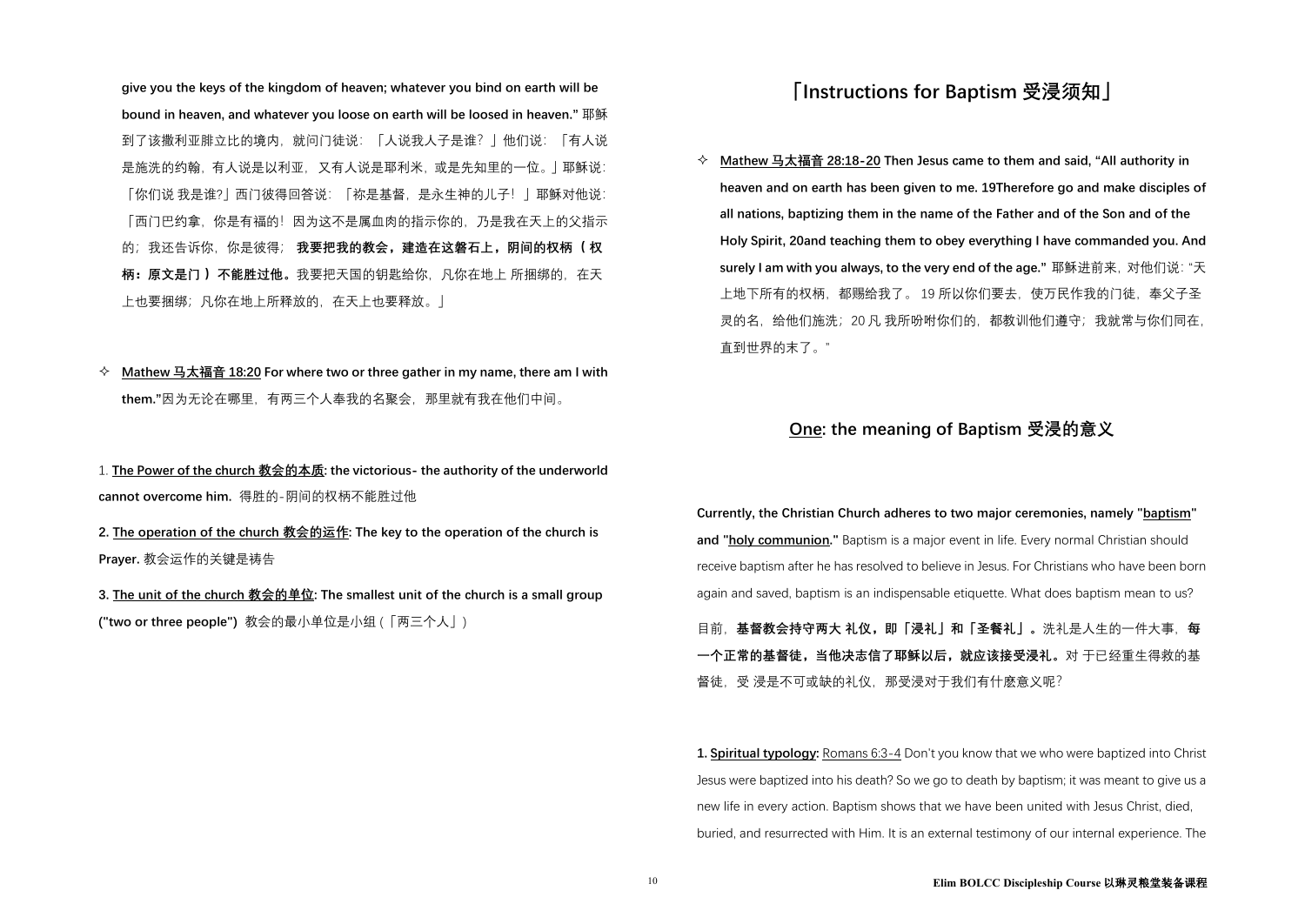whole body is immersed in water, and it is a type that we will die with the Lord and come out of the water. It is a type that we will be resurrected with the Lord and enjoy the life of the resurrection of the Lord Jesus Christ. From then on, although we are still living in the world, our lives are heavenly and transcendent. We are not bound by the world and the devil, Satan, the king of the world. We are people who have been born into the world.

**属灵的预表:** 罗马书六 3-4 岂不知我们 这受洗归入基督耶稣的人,是 受洗归入他的死麽? 所以我们藉着洗礼归入死;原是叫我们一举一动有新生 的样式。 受浸表明我们已经与耶 稣基督联合,与他同死、同埋葬、同复活,是 内在经历的外在见证。全身浸入水中,预 表与主同死,从水中出来,预表 我们与主一同复活,享有主耶稣基督复活的生命。从此, 虽然我们依然活在世界上,但我们的生命是属天而超然的,我们也不受世界和这个世界之 王魔鬼撒但的捆绑,我们是出世而入世的人。

2. **Public declaration**: We publicly declare that we are baptized into the name of the Lord before God, angels and all the saints of the church, and that we are the people of God. At the same time, the identity of a Christian who has become a Christian due to repentance and confession is made public, and he is willing to go to heaven with the brothers and sisters of the church, and hold on to the path of the Lord throughout his life.

**公开的宣告:** 我们在上帝、天使及教会衆圣徒面前,公开宣告我们受浸归入主 的名下,是 属神的子民。同时,使已经因着悔改认罪而成爲基督徒的身份公 开,愿意与教会弟兄姐 妹一起共奔天路,一生持守主道。

3. **Duty to perform:** Although baptism is only a ritual, even Jesus followed this ritual and did his duty. Every one of us who is truly born again should obey and follow the example of the Lord. At the same time, it can make us have a clear conscience before God. Our Lord Jesus also personally accepted the baptism. Matthew 3:13-17: At the moment, Jesus came from Galilee to the Jordan River and met John and wanted to be baptized by him. 14 John wanted to stop him and said, "I should be baptized by you, will you come to me?" 15 Jesus replied, "You allow me for the time being; because we should do all righteousness in this way." So John Allowed him. 16 Jesus was baptized and immediately came up from the water; the sky was suddenly opened for him, and he saw the spirit of God descending like a dove on him. 17 A voice from heaven said, "This is my beloved Son, which I am pleased with." Since even our Lord has accepted the baptism of John the Baptist, there is no reason for any of us to refuse to be baptized.

**当尽的本份:** 受浸虽然只是礼仪,但这个礼仪连耶稣也遵行,尽了人当尽的本份。我 们每 一个真正重生的基督徒,理当顺服,效法主的榜样。同时,可以使我们 在神面前存无亏 的良心。我们的主耶稣也亲自接受浸礼. **马太福音三 13-17 :**当下,耶稣从加利利来到约 但河,见了约翰,要受他的洗。14 约翰想要 拦住他,说:"我当受你的洗,你倒上我这里 来麽?"15 耶稣回答说:"你 暂且许我; 因爲我们理当这样尽诸般的义。"于是约翰许了祂。 16 耶稣受了洗, 随即从水里上来; 天忽然爲祂开了, 祂就看见神的灵, 彷彿鸽子降下, 落 在祂身上。17 从天上有声音说:"这是我的爱子,我所喜悦的。" **既然连我们的主都接受 施洗约翰的浸礼,我们任何一个信徒都没有任何理由可以拒绝受浸。**

4. **Another blessing:** After we believe in the Lord, although we have a new heavenly life, we are often overcome by transgressions. "The spirit is willing, but the body is weak." The old life remains the same. Through the obedience action of baptism, the Triune God anoints us, gives us confidence and strength, helps us overcome the sins we cannot overcome by ourselves and the bad habits and habits in life, and frees us from the sins that entangle us., So that we can be victorious, holy, and pleasing Christians. Baptism does not wash away our sins, but we can experience God's power to overcome sin by obeying God.

**再度的祝福:** 信主之后虽然有新的生命,但常常被过犯所胜,"心灵固然愿意,肉体却软弱 了",老旧生命依然故我。透过受浸的顺服行动,神恩膏我们,赐信心和力量,帮助我们 克服靠自己无法胜过的罪恶及生活不良的习性, 脱离那缠累我们的罪, 做一个得胜圣洁, 讨神喜悦的基督徒。受浸不是洗掉我们的罪,但我们可以因为顺服神,而经历神胜过罪。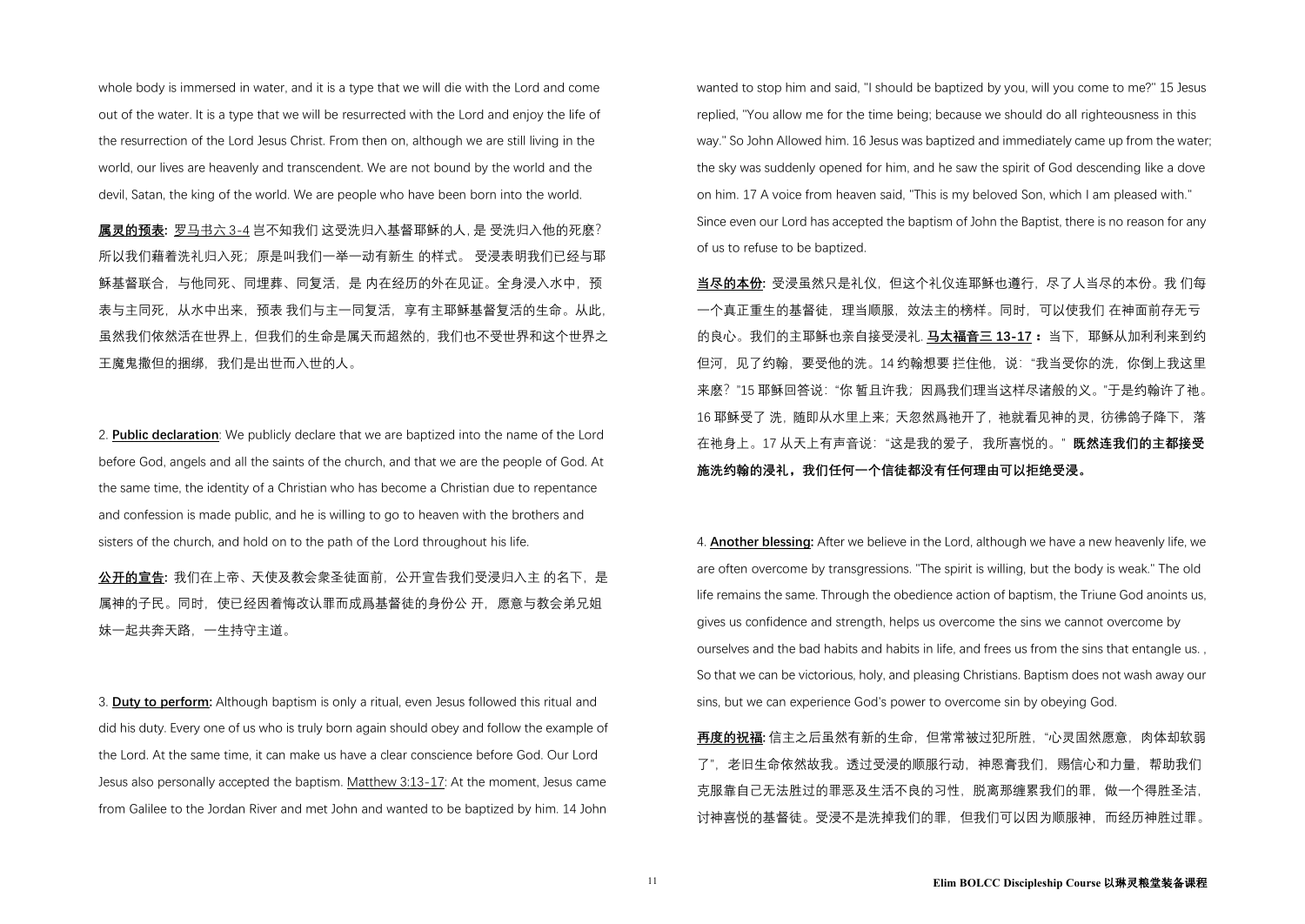## **Two. Q & A about Baptism 问题解答**

1. **What kind of people are eligible to be baptized?** All Christians who repent and confess their sins and accept Jesus Christ as their personal savior can be baptized. After the prayer of determination, how long does it take to be baptized? There is no specific time limit, and churches may have different practices. Generally speaking, after making a decision and praying, those who are clearly reborn and saved can be baptized after being tested by the missionary co-worker or group leader.

**什麽样的人才有资格受浸?凡悔改认罪、接受耶稣基督作个人救主的基督徒就可以受浸。**作决志 祷 告之后,到底需要等多久才可以受浸,没有具体的时间规定,各教会可能有不同的作法。**一般 而言,作决志祷告后,清楚重生得救的,经过传道同工或 小组长的信仰察验,便可以受浸。**

2. **Do Christians have to be baptised?** There is no direct relationship between baptism and salvation, but on the one hand, baptism shows the authenticity of faith, and it also has a lot to do with victory. Moreover, baptism is the Lord's teaching and example. Even the Lord Jesus received baptism. Who are we? How dare to go beyond the teachings of Christ?

**基督徒是否一定要受浸?**受浸和得救固然没有直接的关系,但受浸一方面表明信心的真实性,也 和得胜有很大的关系。而且,受浸是主的教导,也是主的榜样,连主耶稣都接受了浸礼,我们是 谁呢?怎麽敢越过基督的教训呢?

**我需要重新受浸吗?**浸礼有两种,即「浸水礼」和「点水礼」,受过点水礼的人没有必要再受一 下浸水礼,好像点水礼有什麽不足似的。以前受过浸的人,虽然可能中途离开主 一段时间,也没 有什麽必要一定要再次受浸。**一次受浸,永远有效。**受浸是 归入主的名下,不是归属某个教会的 浸礼,从其它教会已经受过浸转入我们 的教会,或在我们教会受了浸转出去的,都不必再受浸。 如果确有具体特殊 的原因, 爲了良心的缘故, 也可以申请再次受浸。

3. **Are those who are baptised count as Christians**? Many people mistakenly believe that only those who have been baptized are considered Christians, and that those who have not been baptized are not yet saved and are not considered believers. This is a common misunderstanding. In fact, the only condition for salvation is "believe in the heart and confess with the mouth" (Romans 10:9-10). No one should add other clauses to the threshold of salvation, otherwise it will be a stumbling block to the gospel. Baptism is nota prerequisite for salvation. Christians who have not been baptized can still be saved, just as the Lord said on the cross to the unbaptized robber who believes that the Lord is the Messiah: "Today you will be with me in Paradise "(Luke 23:43)

**受浸的人才算是基督徒吗?**很多人错误认爲只有受过浸的人才算是基督徒,没有受过浸的人还没 有得救,不算是信徒,这是人们普遍的误解。其实,**得救的唯一条件是「心里 相信,口里承认」 (罗 10:9-10)**,任何人不应在得救的门槛上附加其他的 条款,否则就是福音的绊脚石。受浸 与否不是得救的前提,没有受过浸的基督徒照样得救,正如主在十架上对未受浸而相信主是弥赛 亚的强盗说:**「今日你要和我同在乐园里了。」(路 23:43)**

**4. Do I need to be baptised again?** There are two types of baptisms, namely, "Into-watering ceremony" and "watering ceremony." Those who have received the watering ceremony do not need to receive another watering ceremony. People who have been baptized before, although they may leave the Lord for a period of time, there is no need to be baptized again. One baptism is always effective. Baptism is a baptism under the name of the Lord, not a baptism belonging to a certain church. Those who have been baptized from other churches and transferred to our church, or who have been baptized in our church, do not need to be baptized again. If there are specific and special reasons, for the sake of conscience, you can also apply for rebaptism.

4. **Can children be baptised?** If the child is still young and does notunderstand the truth, he should not be baptized. Christian churches generally do not baptize babies. After the child understands the basic truth, the child can be baptized after the parent's suggestion and the child takes the initiative to apply.

**小孩可以受浸吗?**若孩子尚年幼,不清楚明白真道,就不宜受浸洗。基督教会一般不爲婴 孩受浸。等孩子明白了基本真道,经家长建议,由孩子主动提出申请,便可以受浸。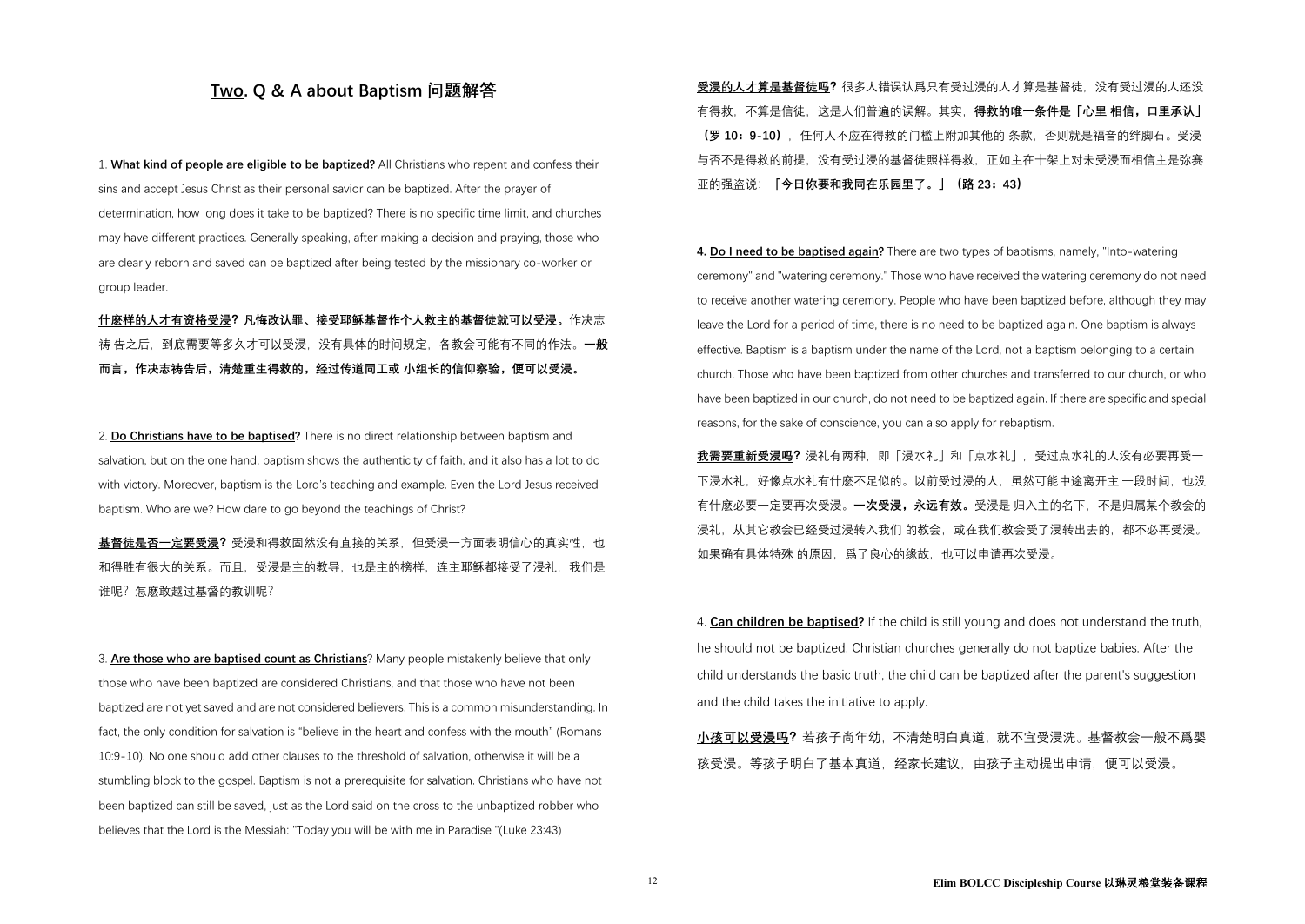## **Appendix (1) The origin of God's name "Jehovah"**

The name of God "Jehovah" (Jehovah) first appeared in Genesis 2:4. In the entire Old Testament, "Jehovah" appears 6,823 times. But if you search the original Hebrew Bible, you will find that God's name is "Yahweh" (Chinese translation for "雅威") instead of Jehovah. The root of Yahweh means "hayah" which means "being" or "being done"; therefore, the name of God Yahweh means "I AM WHO I AM".

Because the Jews contained the command "Don't take the name of your God in vain" (Exodus 20:7) in the "Ten Commandments", in the entire Old Testament, wherever God's name is encountered, vowels are not marked, and Write only four consonants and capitalize them as YHWH (this four-character name is called Tetragrammaton in theology) to show respect for God.

Medieval Jewish scribes used the vowel symbol of "Adonai" (transliterated "Adonai"<br>meaning "my lord") when marking the vowels for the four-character names of gods in Hebrew. The purpose of the Bible manuscripts at that time was to remind Jewish readers to pronounce the name of God as "Adonai". It was not until 1520 that the theologian Petrus Galatinus (1460-1540, who was from the same age as the Reformed Luther Martin), wrote a proposition: insert Adonai's vowels a, o, a into the YHWH four-character god The name becomes "YAHOWAH" (transliteration means "Jehovah"). The words spelled in this way are called hybrid word in etymology, which is the source of the English translation name "Jehovah".

犹太人因『十诫』中有『不可妄称你神的名』(出二十7)的诫命,所以在整本旧约圣经中, 凡遇到神的名字处,均不标示元音,而祇写四个子音字母,并予以大写成为 YHWH (此四 字神名在神学上有一专有名辞,称为 Tetragrammaton) 以示对神的尊崇。

Although the words produced in this way are not Hebrew, they are widely accepted by biblical scholars, so the name of God "Jehovah" has been in use ever since. "Yeah" means "the future will always be"; "the harmony" means "the present is"; "hua" means "the past was", so the literal translation of "Jehovah" is "the future will always be the present is the past and the past is", in chronological order The arrangement means "the past is the present and the future will always be".

## **附录 (一) 神的名字「耶和华」的来源**

神的名字『耶和华』(Jehovah)第一次出现在创世记二章 4 节,在整本旧约圣经中,『耶和 华』共出现 6,823 次。但你若去查考希伯来文圣经原文,就会发现神的名字乃是『Yahweh』 (中文译为『雅威』)而不是耶和华。Yahweh 的字根意思是『hayah』意即『存在』或『成 事』;因此,神的名字 Yahweh 意即『我是那我是』(I AM WHO I AM)。

中世纪犹太经学家,为希伯来文的四字神名标示元音时,使用『Adonai』(音译为『阿多 乃』意即『我的主』)的元音符号。当时圣经抄本这样写的目的,乃是题醒犹太裔读者要 将神的名字唸成『Adonai』。直到主后 1520 年, 神学家 Petrus Galatinus (1460-1540, 他 与改教的路德马丁是同一年代的人),题出一个主张:将 Adonai 的元音 a, o, a 插入 YHWH 四字神名,成为『YAHOWAH』(音译即『耶和华』)。用此方式拼成的文字,在语源学上 称为 hybrid word,该辞即英文译名『Jehovah』的来源。

虽然以这种方式产生的文字,并不属于希伯来文,但却广为圣经学者所接受,所以神的名 字『耶和华』自那时起便一直沿用至今。『耶』即『以后永是』;『和』即『今是』;『华』 即『昔是』,所以『耶和华』照字面直译是『以后永是今是昔是』,依时间顺序重新排列, 就是『昔是今是以后永是』。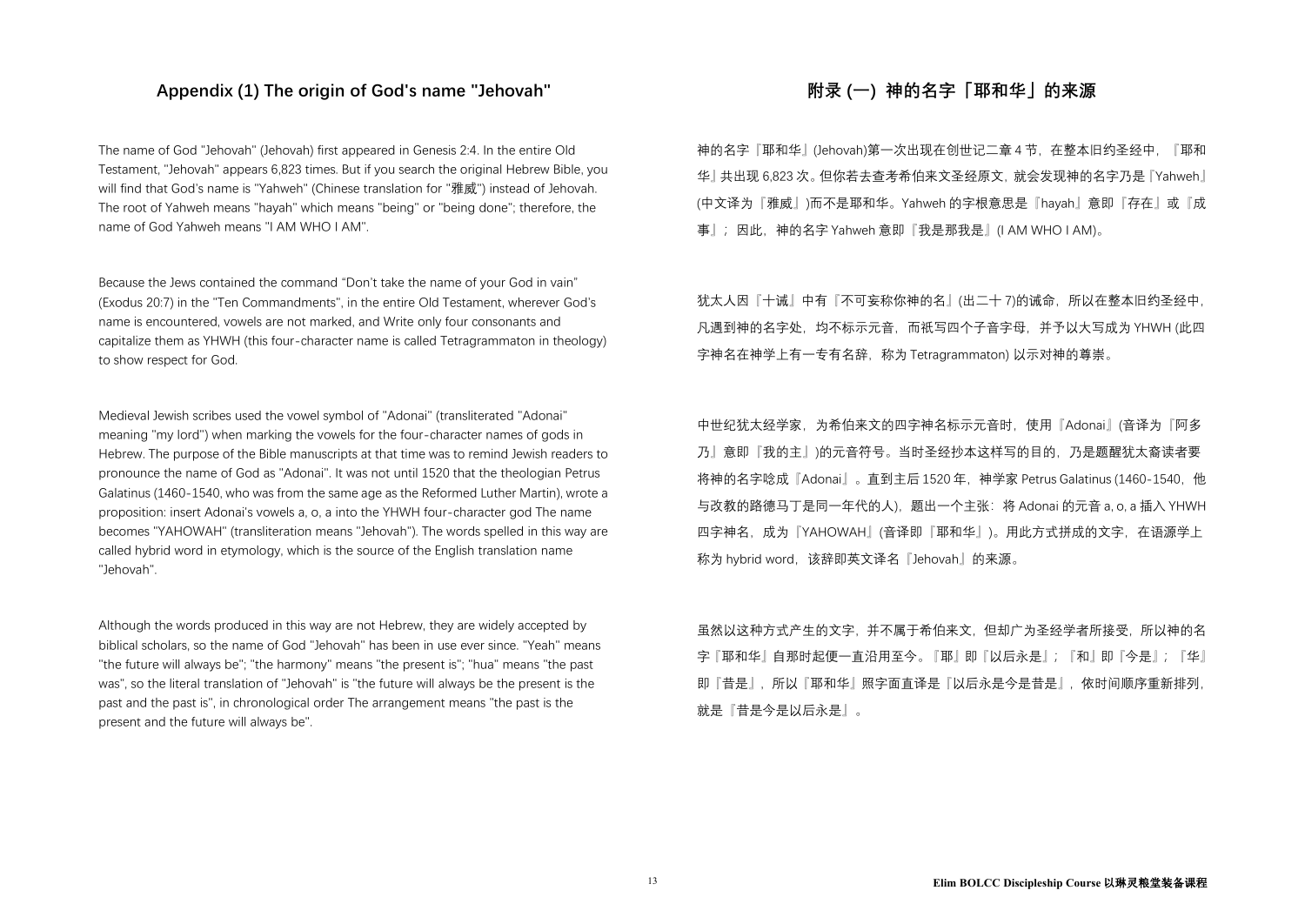## **Appendix (2) The True Meaning of "Holy"**

## **One. The meaning of sanctification**

The Hebrew word for sanctification, Qadash, means "to be set apart." Whatever is set apart and attributed to God is called holy. For example, the seventh day, called the Sabbath, is also called the "holy day" (Exodus 20: 8); the place of worship of God is called the "sanctuary" or "temple" (Exodus 25: 8-9); respectively The people who came out to God were called "holy nations" (Exodus 19:6); the altar of sacrifice was called the "sacred altar" (Num. 29:36-37). As long as it is used by God, it is called holy.

"Sanctification" refers to status, life, once and forever. "Victory" is based on our sanctification, one or more times through the power of the Lord, the help of the Holy Spirit, or the truth of the Bible. Victory is a continuous experience and continuous effort. This is the truth that the Bible tells us. When we are saved, God sends the Holy Spirit to live in our hearts to teach us to understand the truth, to obey the inspiration and guidance of the Holy Spirit, to have wisdom to judge what is right and what is wrong, and at the same time have

The Greek word Hagiasmos also means "set out to God." "But you are in Christ Jesus because of God, and God has made him our wisdom, righteousness, holiness, and redemption." (1 Corinthians 1:30) So everyone who believes in Jesus for eternal life is called by the Bible We are "saints", that is, "saints" (2 Thessalonians 2:13, 1 Peter 1:2). We often think that saints are very holy people, but the Bible simply tells us that as long as we believe in Jesus and have eternal life, we are saints. The saints can rely on the power of the Lord's life to overcome Satan, sin, and lust.

a strong will not to be evil. Victory; we must rely on the Lord to win. In the matter of sanctification, it is Jesus Christ who pays the price for us; but in the matter of victory in daily life, it is ourselves who rely on the Lord and resolve to pay the price.

## **two. Victory and sanctification**

We must distinguish ourselves from the environment of sin, the method of sin, the technique of sin, and the force of sin according to God's will. God's will is for you to be holy and avoid adultery. ... God calls us not to be filthy, but to be holy. (The first four posts: 3,7)

The apostle Paul advised the believers in Thessalonica that becoming holy is not a question of status and life, but a question of returning to God in daily life and keeping them from sinning; they should stay far away from fornication, behavior, and temptation.

"Please use the truth to sanctify them; your way is the truth. Just as you sent me into the world, I also sent them into the world. I set myself apart for them, so that they too would be sanctified by the truth. "(John 1:17:17-19)

This is the prayer of Jesus Christ, who made up his mind to be holy, not only for his own sake, but also for the believer's sake. Therefore, we seek victory in life, on the one hand, for ourselves, on the other hand, for our children and grandchildren, for other believers, and for many who have not yet been saved.